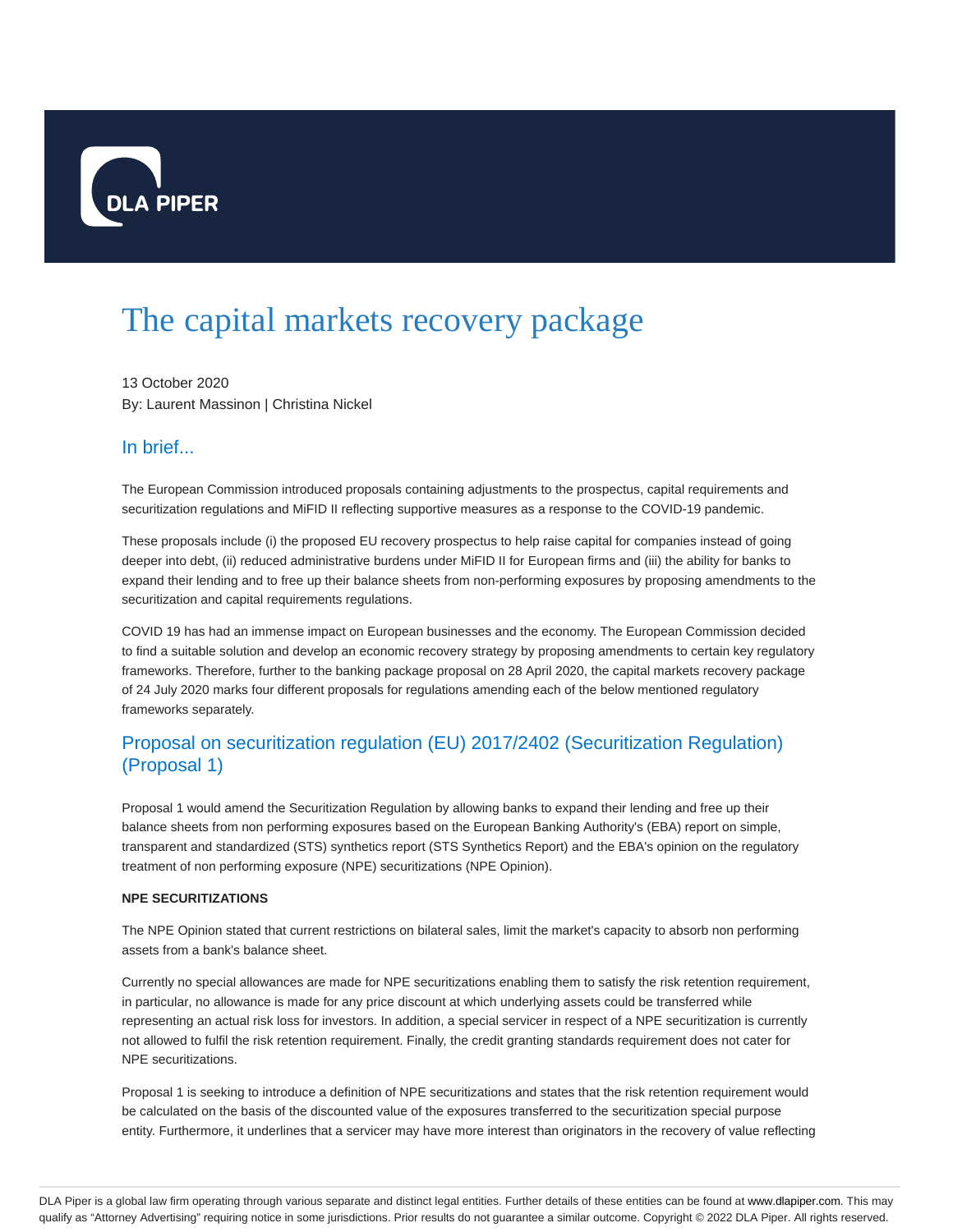a better alignment of its interests with investors. Proposal 1 further states that a verification duty of originators would be necessary with respect to securitizations of non performing exposures.

## **STS BALANCE SHEET SYNTHETIC SECURITIZATIONS**

Certain requirements for STS traditional securitizations do not apply to STS synthetic securitizations. Proposal 1 looks to create a framework for STS balance sheet synthetic securitizations that would benefit from a prudential treatment reflecting the actual risk under such instruments in order to also adapt the difference between the traditional and synthetic STS securitization. Additionally, Proposal 1 aims at specifying additional requirements to ensure that the STS framework would only target on balance sheet synthetic securitizations and clarify the structuring of credit protection agreements in favour of both, the investor and originator. It outlines specific requirements for STS on balance sheet securitizations in newly proposed articles 26(a) to 26(e) of the Securitization Regulation.

# Proposal on the capital requirements regulation (EU) 575/2013 (CRR) (Proposal 2)

Proposal 2 provides a more risk sensitive treatment for STS on balance sheet securitizations and NPE securitizations.

## **NPE SECURITIZATIONS**

Proposal 2 clarifies that the current risk drivers applied to NPE securitizations are disproportionate because senior tranches thereof are subject to larger risk weights than other tranches. It also lays out a specific framework by clarifying in a new article 269a that the senior tranche of a NPE securitization is then subject to a flat risk weight of 100% if the non refundable purchased price discount is at least 50% of the gross book value of the exposures. All other tranches thereof would be subject to a general framework and two requirements (floor of one hundred per cent applying to the risk weight and the use of the foundation internal ratings based approach parameters would be prohibited).

## **STS ON BALANCE SHEET SECURITIZATIONS**

The STS criteria for STS on balance sheet securitizations follow the same structure as set out for existing STS criteria under a traditional non asset backed commercial program securitization. Proposal 2 asks for a targeted and limited in scope preferential treatment for the exposures under such transactions that focuses on a senior tranche by widening the range of underlying assets.

#### **CREDIT RISK MITIGATION FOR SECURITIZATION PURPOSES**

Proposal 2 requests the alignment of the credit risk mitigation rules applicable to securitization exposures to the general framework by applying a new article 294 (3) for eligible providers of unfunded credit protection listed in the CRR who shall have been assigned a credit assessment by a recognized external credit assessment institution which is credit quality step 3 or above.

## Proposal on the markets in financial instruments directive (MiFID II) (Proposal 3)

Due to the high administrative burdens of MiFID II, Proposal 3 tries to lighten the documentation and disclosure requirements that are not in proportion to the corresponding increase in the investor protection. Additionally, Proposal 3 targets a hedging exemption regime and position limits. Differentiation is made between professional, eligible and retail clients accordingly.

#### **INFORMATION REQUIREMENTS**

Proposal 3 proposes the following items:

- documents could be provided in electronic format and retail clients could opt in to paper based information this would release the cost burden put on banks and allow them to speed up the investment process;
- an exemption for eligible counterparties and professional clients from the disclosure of certain costs and charges applying where services other than investment advice and portfolio management are concerned;
- a delayed transmission of cost information when using distant communication channels ex ante costs disclosure is currently leading to delays in the execution of transactions and as a consequence, best execution clients providing their consent to a delayed transmission of such cost information documents are negatively impacted;
- an exemption for eligible counterparties and professional clients from receiving ex post statements from investment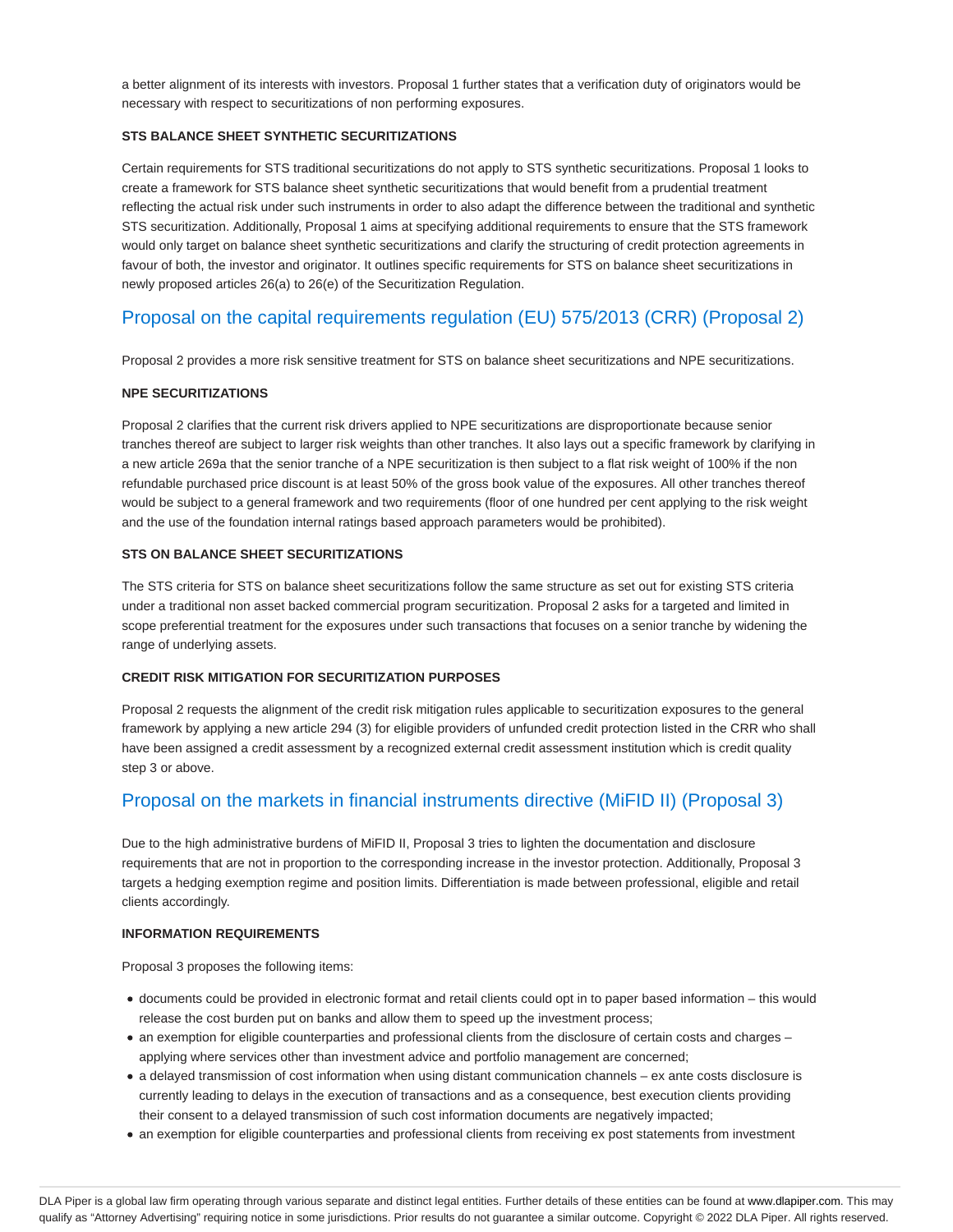firms on the services received – by providing an opt in option for professional clients, clients who want to receive such information can continue to choose this option or alternatively request more important information instead;

- where a costs benefit analysis of certain portfolio activities needs to be provided, including the switch of products, investment firms perform a suitability testing – facilitation of switching in order for professional clients to be exempted and having the possibility to opt into it;
- the product governance regime would no longer apply to bonds with make whole clauses as plain vanilla issuances are hindering the optimal allocation of capital.

#### **FIELD OF COMMODITIES MARKET (EXCEPT AGRICULTURE)**

Proposal 3 also amends the position limit regime that is currently affecting the liquidity in new commodity markets and proposes to limit the position limits to agricultural commodity derivatives or commodity derivatives designed as significant or critical as well as to delete the concept of "same contract" and replace it with a more cooperative approach between the competent authorities. Furthermore, Proposal 3 tries to reinforce the position management controls, introduce a narrowly defined hedging exemption, exclude securitized derivatives from the position limit regime and simplify the ancillary activity test.

## Proposal on Regulation (EU) 2017/1129 (Prospectus Regulation) (Proposal 4)

Proposal 4 looks at changing the prospectus regime under the Prospectus Regulation in order to allow issuers to raise capital more quickly by introducing a temporary measure reflected in a new type of short form prospectus (an EU Recovery Prospectus) meant for the recovery period after COVID 19 and expiring 18 months after the entering into force of Proposal 4. It further introduces changes with respect to notifications of supplements and non equity issuances by credit institutions.

## **EU RECOVERY PROSPECTUS**

Proposal 4 introduces simplified disclosure rules in order to support recapitalization through the EU Recovery Prospectus that would be available to secondary issuances of shares only. The cost saving through such EU Recovery Prospectus would benefit issuers which already have shares admitted to trading on a regulated market or an SME growth market for at least the last eighteen months. Not only the shortened approval period of five working days would allow issuers to raise capital quickly, but also the shortening of the EU Recovery Prospectus to thirty pages, allowing for an incorporation by reference of already available information in the market that are not required to be taken into account in the thirty pages.

#### **SUPPLEMENTS**

Proposal 4 also states that the publication of a supplement to a prospectus for any significant new factors, material mistakes or material inaccuracies with respect to the information included in the prospectus which would affect an assessment of securities, may lead to a withdrawal right for investors following such publication and obliges the financial intermediaries to inform the investors within the deadline prescribed. In order to avoid time difficulties arising therefrom, Proposal 4 stresses that the duty to inform only applies to investors which have purchased or subscribed to securities through such intermediaries. The latter remains subject to the agreement on the purchase or subscription during the period where the prospectus was approved and the closing of the offer period/ beginning of the trading on a regulated market, respectively. Proposal 4 extends the two working days period given to financial intermediaries to contact the investors to three working days from the publication of the supplement and also allows investors to exercise their withdrawal right within three instead of two working days as from the publication thereof.

## AUTHORS



## **Laurent Massinon**

Partner Luxembourg | T: +352 26 29 04 1 laurent.massinon@dlapiper.com

DLA Piper is a global law firm operating through various separate and distinct legal entities. Further details of these entities can be found at www.dlapiper.com. This may qualify as "Attorney Advertising" requiring notice in some jurisdictions. Prior results do not guarantee a similar outcome. Copyright © 2022 DLA Piper. All rights reserved.